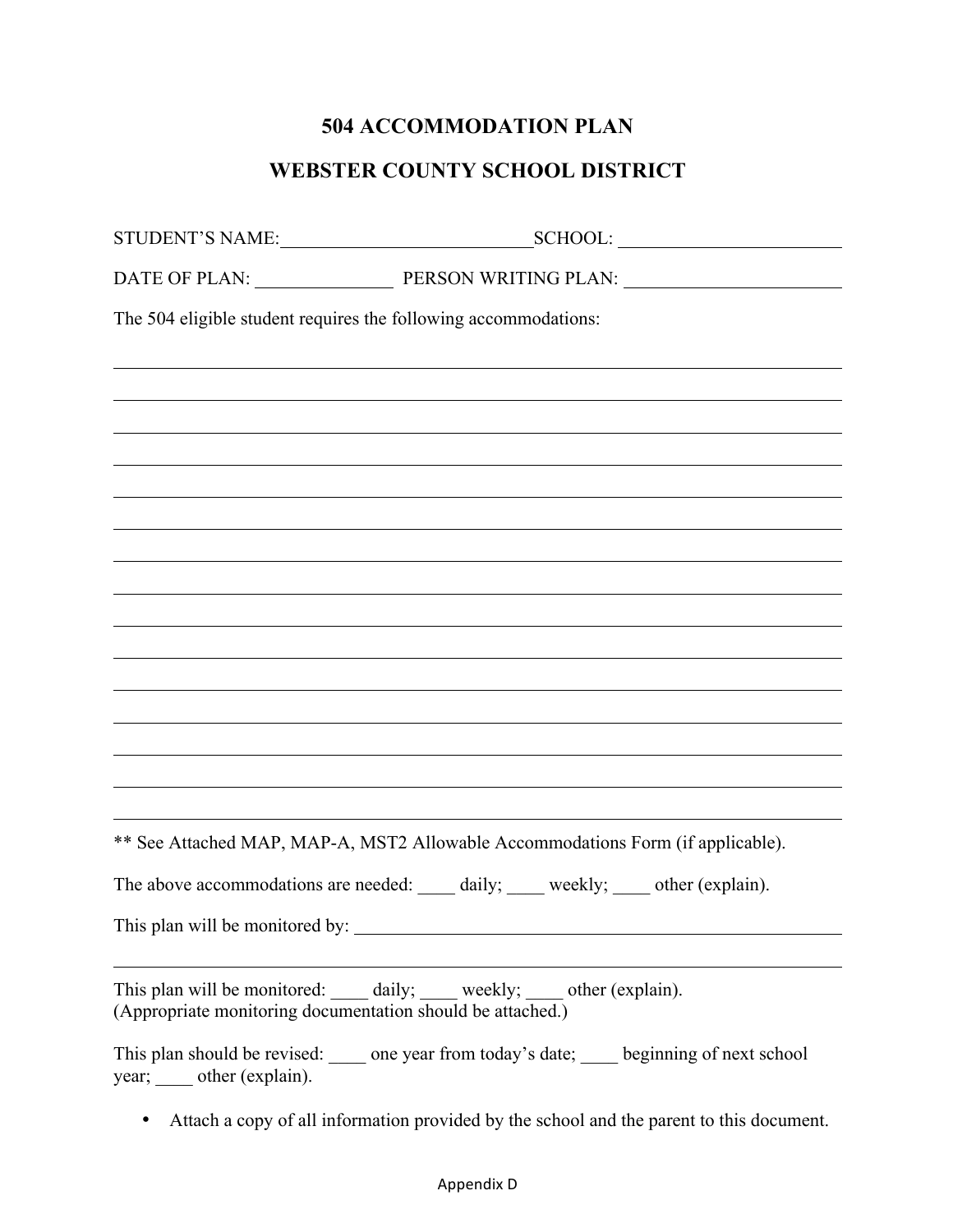## **Documentation of Participation in 504 Eligibility/Placement Meeting**

The following individuals participated in the determination of eligibility and placement for:

| Name                                                                                                                                                   | Position                                                                                   |
|--------------------------------------------------------------------------------------------------------------------------------------------------------|--------------------------------------------------------------------------------------------|
|                                                                                                                                                        |                                                                                            |
|                                                                                                                                                        |                                                                                            |
|                                                                                                                                                        |                                                                                            |
|                                                                                                                                                        |                                                                                            |
|                                                                                                                                                        |                                                                                            |
|                                                                                                                                                        |                                                                                            |
|                                                                                                                                                        |                                                                                            |
| Date of Meeting:                                                                                                                                       |                                                                                            |
| My rights and those of my child regarding procedural safeguards have been fully explained;                                                             |                                                                                            |
| 1973; and I hereby give consent for my child to receive special accommodations and/or related<br>aids based on his/her Section 504 Accommodation Plan. | I understand that my child has a disability under Section 504 of the Rehabilitation Act of |
| I understand that my child does not qualify for services under Section 504.                                                                            |                                                                                            |
|                                                                                                                                                        |                                                                                            |

Parent Signature: Date: Copy of 504 Accommodation Plan provided to the Parent(s)

\_\_\_\_Copy of suggested strategies for school and/or home provided to the parent if student is not eligible for services and if strategies are needed.

\_\_\_\_Copy of medical reports from physicians indicating the disability if a comprehensive evaluation was not conducted.